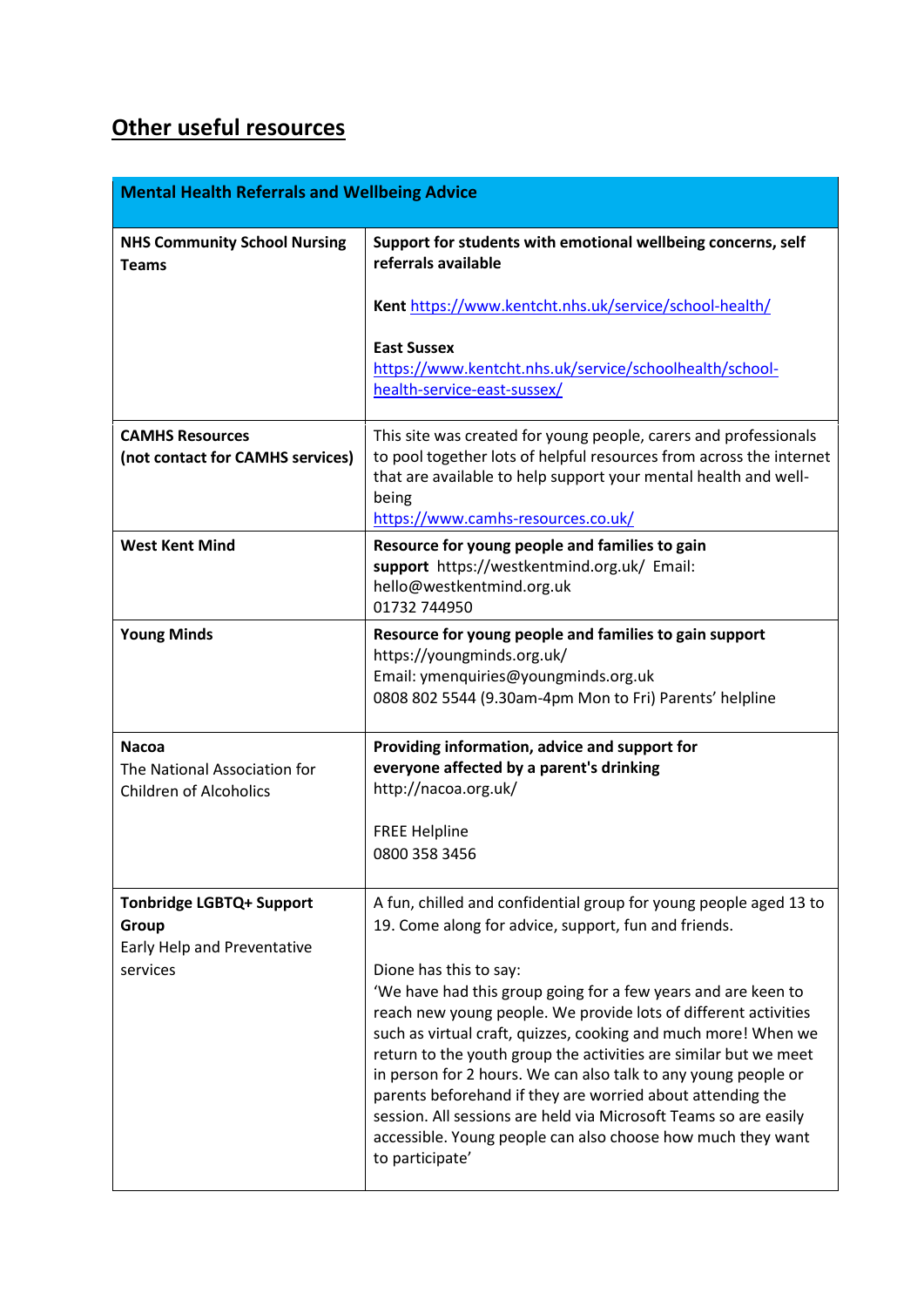| Contact:<br><sup>1</sup> Carol Tanner carol.tanner@kent.gov.uk / 03000419510 Dione<br>Jarvis - dione.jarvis@kent.gov.uk |
|-------------------------------------------------------------------------------------------------------------------------|
|                                                                                                                         |

| <b>Digital Wellbeing Services and Apps</b> |                                                                                                                                                                                                                                                                                                                                                                                                                              |
|--------------------------------------------|------------------------------------------------------------------------------------------------------------------------------------------------------------------------------------------------------------------------------------------------------------------------------------------------------------------------------------------------------------------------------------------------------------------------------|
| <b>StayAlive App</b>                       | https://www.prevent-suicide.org.uk/find-help-now/stay-<br>aliveapp/<br>A suicide prevention resource to support young people keeping<br>safe in a crisis. You can also use this if you are worried about<br>someone else considering suicide                                                                                                                                                                                 |
| <b>Calm Harm App</b>                       | https://calmharm.co.uk/<br>Helping to resist the urge to self-harm                                                                                                                                                                                                                                                                                                                                                           |
| Kooth.com                                  | Online counselling and support and resources for young people<br>Monday - Friday 12pm - 10pm<br>Saturday - Sunday 6pm - 10pm<br>https://www.kooth.com/                                                                                                                                                                                                                                                                       |
| <b>Chat Health</b>                         | A confidential texting service for young people aged 11-19 in<br>Kent. Young people can talk about stress, anxiety, depression and<br>really anything they need emotional support in Text: 07520<br>618850 Mon to Fri 9am to 5pm                                                                                                                                                                                             |
| <b>Reachout Youth</b>                      | Providing support to 13-19 year olds experiencing emotional or<br>mental health difficulties.<br>Offering:<br>. Weekly virtual peer support groups<br>•One-to-one telephone support<br>. Weekly support packs, including tips for managing wellbeing<br>More information can be found on facebook page<br>https://www.facebook.com/MHReachoutYouth/<br>and website<br>https://www.mentalhealthresource.org.uk/reachout-youth |
| <b>Childline</b><br>Call 0800 1111         | https://www.childline.org.uk/get-support/contacting-childline/<br>An online support service as well as the phone line. Contains a<br>safe 'locker' to access support, message boards, 1:1 counselling,<br>calm zone and mood tracker                                                                                                                                                                                         |
| <b>BlueIce App</b>                         | https://www.oxfordhealth.nhs.uk/blueice/<br>BlueIce is a prescribed evidence-based app to help young people<br>manage their emotions and to reduce urges to self-harm.                                                                                                                                                                                                                                                       |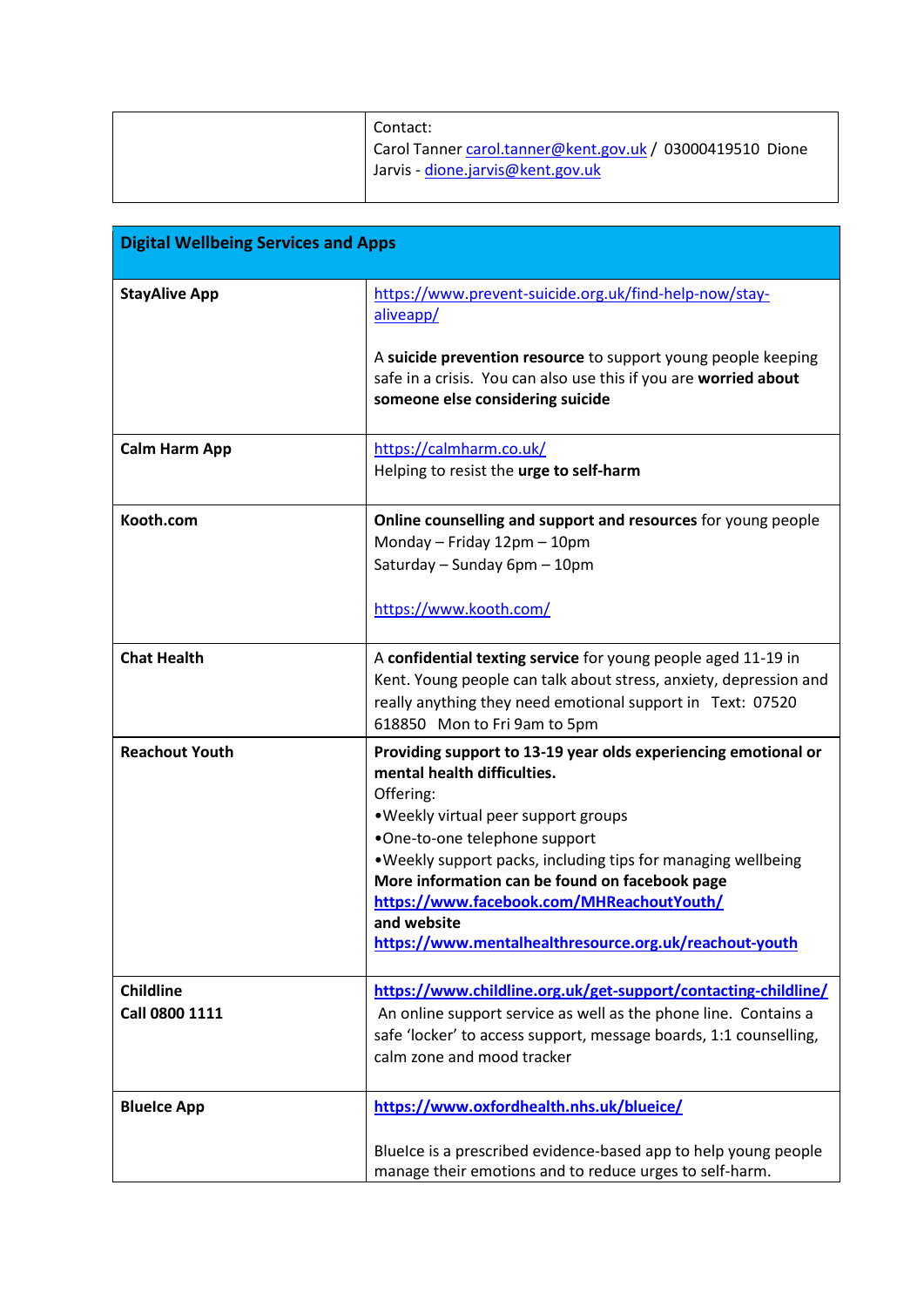|                   | It includes a mood diary, toolbox of evidence based techniques to<br>reduce distress and automatic routing to emergency numbers if<br>urges to harm continue.                                                                                                                                                             |
|-------------------|---------------------------------------------------------------------------------------------------------------------------------------------------------------------------------------------------------------------------------------------------------------------------------------------------------------------------|
| The BeYou Project | The BeYou Project connects young people in Kent who are<br>lesbian, gay, bisexual, trans, non-binary or are questioning their<br>sexual orientation and / or gender identity.<br>We offer a safe, welcoming and non-judgemental space where<br>young LGBT+ people can meet to socialise, have fun and help<br>each other. |
|                   | Support will be carried out over the phone or online using Zoom<br>or WhatsApp instead of meeting face-to-face. The project can also<br>support parents and carers with their questions, offering support<br>and advice.<br>Contact the team by email: beyou@porchlight.org.uk                                            |

| <b>Catch it App</b>        | https://www.liverpool.ac.uk/csd/app-directory/catch-it/                                                                                                                                                                                                                                                                                                        |
|----------------------------|----------------------------------------------------------------------------------------------------------------------------------------------------------------------------------------------------------------------------------------------------------------------------------------------------------------------------------------------------------------|
|                            | Catch It is a joint project between the Universities of Liverpool<br>and Manchester, to help users better understand their moods<br>through use of an ongoing diary.<br>The app was designed to illustrate some of the key principles of<br>psychological approaches to mental health and well-being, and<br>specifically Cognitive Behavioural Therapy (CBT). |
| <b>MeeTwo App</b>          | https://www.meetwo.co.uk/                                                                                                                                                                                                                                                                                                                                      |
|                            | Provides a safe and secure forum for teenagers wanting to discuss<br>any issue affecting their lives.<br>You can anonymously get advice from experts or other teenagers<br>going through similar experiences in areas such as mental health,<br>self-harming, relationships and friendships.                                                                   |
| <b>Bereavement Support</b> |                                                                                                                                                                                                                                                                                                                                                                |
| <b>Jigsaw South East</b>   | Information, advice and guidance to help and<br>support bereaved children and young people<br>and for those facing a loss of a loved one during<br>the Coronavirus outbreak and beyond Contact<br>us:<br>www.jigsawsoutheast.org.uk / info@jigsawsoutheast.org.uk                                                                                              |
|                            | Covid-19 crisis                                                                                                                                                                                                                                                                                                                                                |
|                            | <b>Bereavement</b>                                                                                                                                                                                                                                                                                                                                             |
|                            | <b>Helpline</b><br>01342 313895                                                                                                                                                                                                                                                                                                                                |
|                            | 9am - 12 noon, Monday - Friday,                                                                                                                                                                                                                                                                                                                                |
|                            | Calls out of these hours are monitored                                                                                                                                                                                                                                                                                                                         |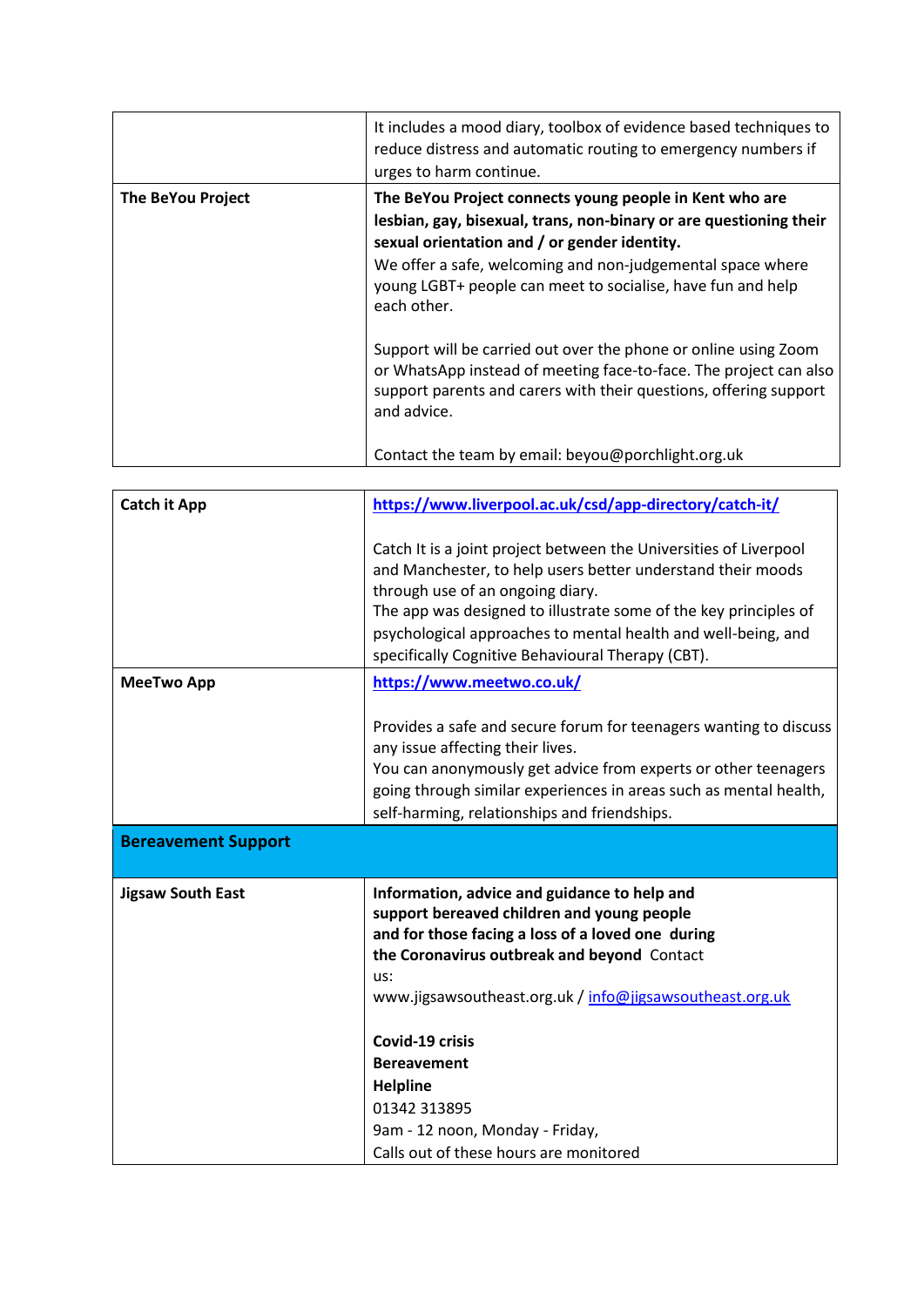| <b>Bereavement Support for</b><br><b>Children Young People &amp;</b><br><b>Families</b> | https://www.thecounsellingcentre.org.uk/bereavement/bereave<br>ment-support/                                                                                                                                                                                                        |
|-----------------------------------------------------------------------------------------|-------------------------------------------------------------------------------------------------------------------------------------------------------------------------------------------------------------------------------------------------------------------------------------|
| The Counselling Centre,<br><b>Tunbridge Wells</b>                                       | The Counselling Centre began as a bereavement support service<br>in 1989. Since then they have been providing mental health<br>support through affordable, accredited counselling within<br>Tunbridge Wells and surrounding communities.<br>Email: info@thecounsellingcentre.org.uk |
| <b>Child Bereavement UK</b>                                                             | <b>Advice for parents</b><br>https://www.childbereavementuk.org/Pages/Site/youngpeople/C<br>ategory/helping-a-young-person                                                                                                                                                          |
|                                                                                         | <b>Advice for students</b><br>https://www.childbereavementuk.org/get-support<br>Helpline 0800 02 888 40                                                                                                                                                                             |
| <b>Holding On, Letting Go</b>                                                           | http://holdingonlettinggo.org.uk/<br>Email: info@holg.org.uk<br>03445611511                                                                                                                                                                                                         |
| <b>Winston's Wish</b>                                                                   | https://www.winstonswish.org/<br>Email: ask@winstonswish.org 08088 020 021                                                                                                                                                                                                          |

| <b>Keeping families safe</b>                                |                                                                                                                                                                                                                                                                                                                                                                                                                                                                                                                                    |
|-------------------------------------------------------------|------------------------------------------------------------------------------------------------------------------------------------------------------------------------------------------------------------------------------------------------------------------------------------------------------------------------------------------------------------------------------------------------------------------------------------------------------------------------------------------------------------------------------------|
| <b>Domestic Violence UK</b>                                 | Domestic Violence UK have compiled a list of 73 organisations<br>providing either helplines, call-backs or email and web chat<br>support services. This list can be accessed via the attached link;<br>https://domesticviolenceuk.org/online-signposting-directory/                                                                                                                                                                                                                                                                |
| <b>DAVSS</b><br>Domestic Abuse Volunteer<br>Support Service | To ensure that vulnerable victims of abuse get the support they<br>need at this difficult time, they have expanded volunteer support<br>services via the helpline - doubling opening hours and providing a<br>named volunteer Advisor working from home to support people by<br>telephone for as long as needed.<br>Helpline is open Monday – Friday between 10am – 4pm.<br>01892 570538<br>They continue to accept referrals from partner organisations and<br>self-referrals via our website: https://www.davss.org.uk/referral/ |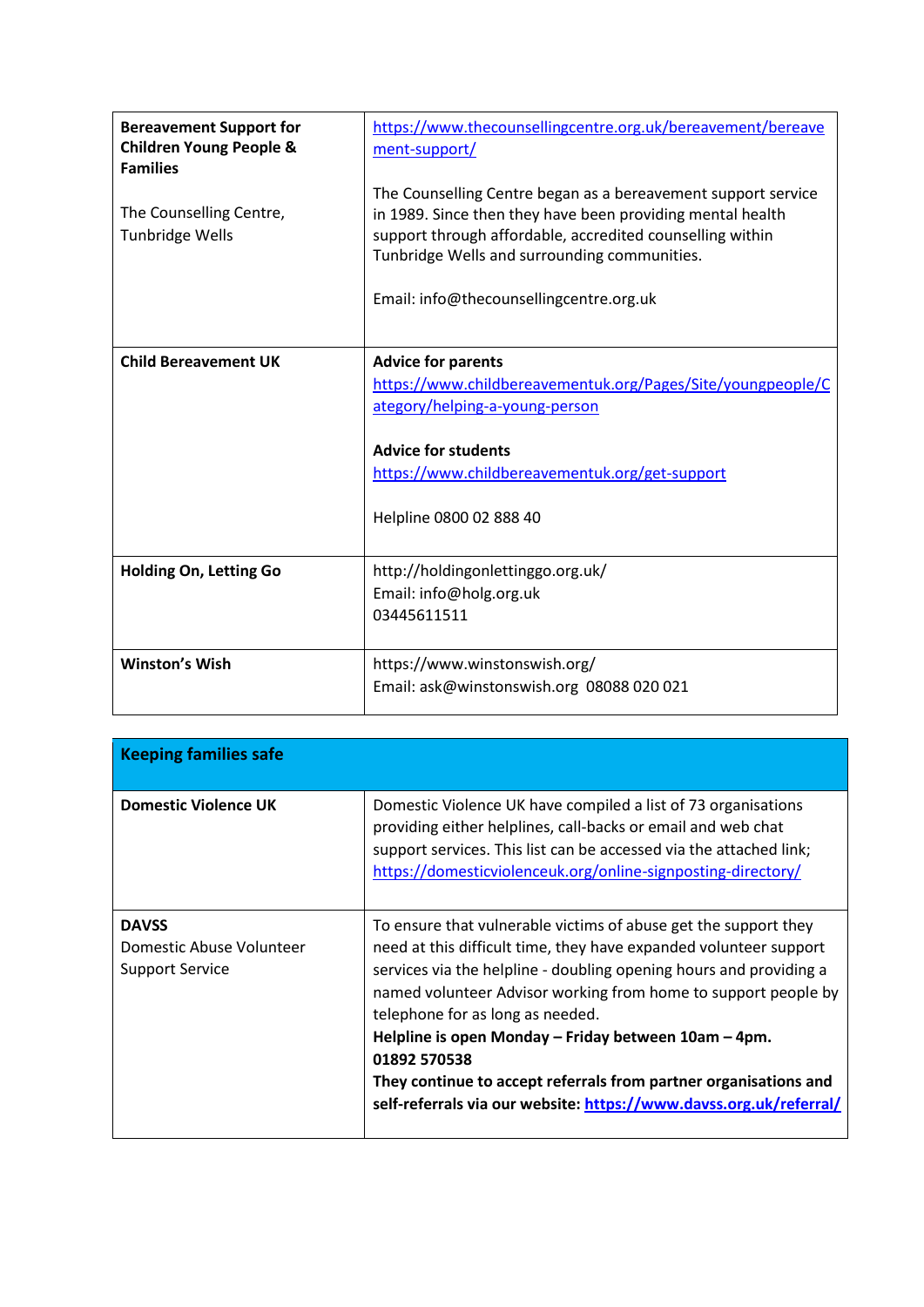| We are with you                         | https://www.wearewithyou.org.uk/                                                                                               |
|-----------------------------------------|--------------------------------------------------------------------------------------------------------------------------------|
| (Formally Addaction and<br>Thinkaction) | Free confidential support with drugs, alcohol or mental health.                                                                |
| 'Thinkuknow'                            | Thinkuknow is the education programme from NCA-CEOP, a UK<br>organisation which protects children both online and offline.     |
| <b>NCA-CEOP</b>                         | They have a space for 11-13 and 14+ students, plus a section for<br><b>Parents and Carers</b><br>https://www.thinkuknow.co.uk/ |

| <b>Support Schemes / Community Hubs</b> |                                                                                                                                                                                                                          |
|-----------------------------------------|--------------------------------------------------------------------------------------------------------------------------------------------------------------------------------------------------------------------------|
| <b>Kent Together Helpline</b>           | A new 24-hour helpline has been set up to support vulnerable<br>people in Kent who need urgent help, supplies or medication.                                                                                             |
|                                         | The helpline – called Kent Together – provides a single,<br>convenient point of contact for anyone in the county who is in<br>urgent need of help during the Coronavirus outbreak.                                       |
|                                         | If you are vulnerable and have an urgent need that cannot be met<br>through existing support networks, you can contact the Kent<br>Together helpline at www.kent.gov.uk/KentTogether or by<br>calling on 03000 41 92 92. |
| <b>Tunbridge Wells</b>                  | https://www.tunbridgewells.gov.uk/coronavirus/advice-and-<br>support-for-residents/voluntary-organisations                                                                                                               |
| <b>East Sussex</b>                      | Coronavirus - community support - East Sussex County Council                                                                                                                                                             |
| <b>Tonbridge and Malling</b>            | Community Support telephone line 01732 876152<br>https://www.tmbc.gov.uk/services/community-and-                                                                                                                         |
|                                         | living/coronavirus-covid-19-information-for-community                                                                                                                                                                    |
| <b>Maidstone</b>                        | https://maidstone.gov.uk/home/other-services/covid-19/tier-2-<br>primary-areas/need-support                                                                                                                              |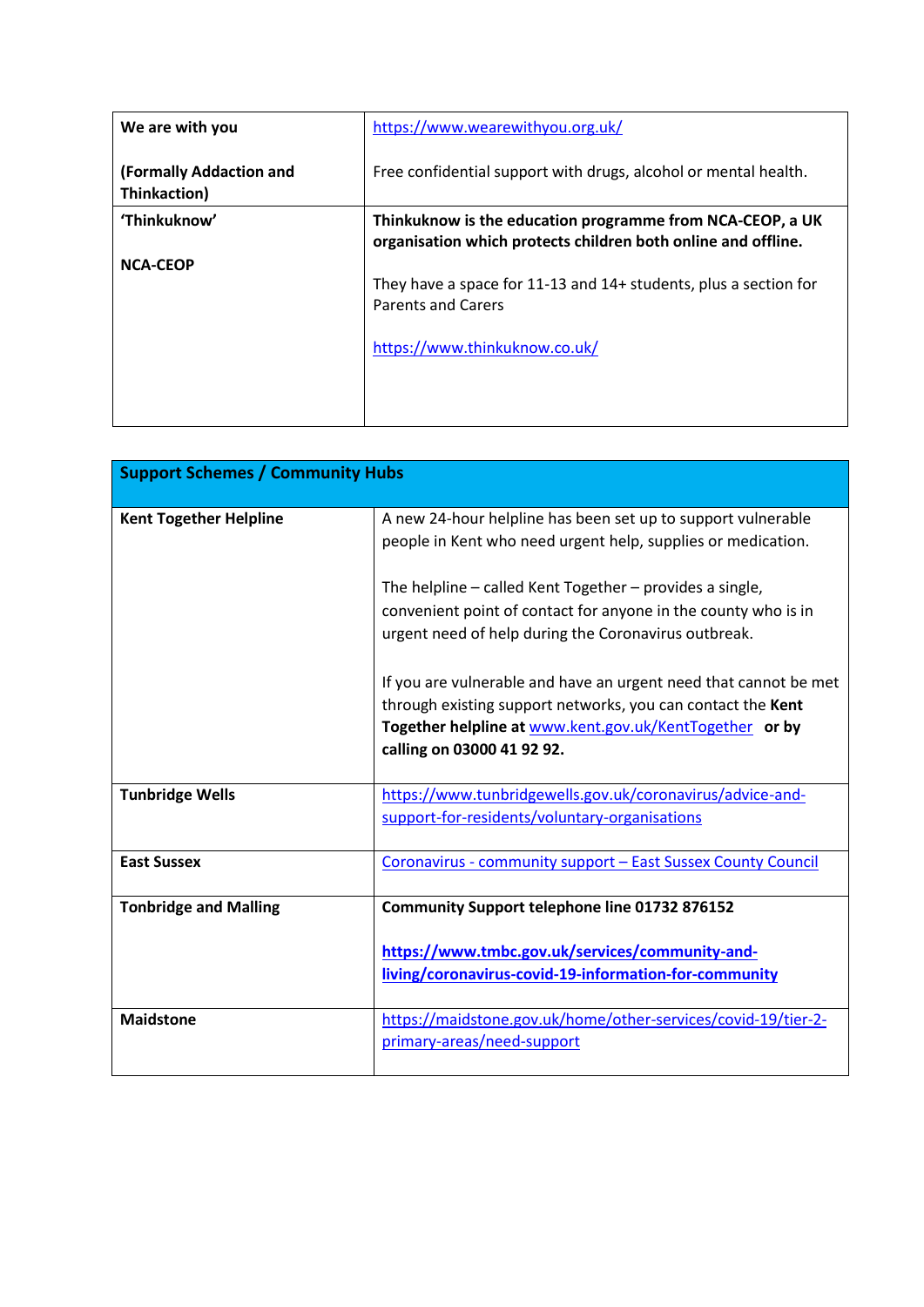| <b>Kent Support and Assistance</b> | The Kent Support and Assistance Service (KSAS) may be able to        |
|------------------------------------|----------------------------------------------------------------------|
| Scheme for those in crisis         | help you if you are having serious difficulties managing your        |
|                                    | income due to a crisis or if you are facing exceptional pressures    |
|                                    | because of an emergency.                                             |
|                                    | The support can be accessed via https://www.kent.gov.uk/social-      |
|                                    |                                                                      |
|                                    | care-and-health/care-and-support/benefits/home-essentials-in-a-      |
|                                    | crisis                                                               |
|                                    |                                                                      |
|                                    |                                                                      |
| <b>Foodbanks</b>                   |                                                                      |
|                                    |                                                                      |
| Find a foodbank tool using a       | The following website can be used to identify local foodbanks        |
| postcode                           | https://www.kent.gov.uk/social-care-and-health/care-and-             |
|                                    | support/benefits/home-essentials-in-a-crisis/find-a-foodbank         |
| <b>Tonbridge &amp; Malling</b>     | <b>Nourish (South Tonbridge)</b><br>$\bullet$                        |
|                                    | https://www.nourishcommunityfoodbank.org.uk/link-to-us/              |
|                                    |                                                                      |
|                                    | <b>Sustain Community Foodbank - Baptist Church (North</b>            |
|                                    | Tonbridge)                                                           |
|                                    | Darenth Avenue TN10 3HZ                                              |
|                                    | Tel: 01732 352824                                                    |
|                                    | jemma.graffin@tonbridgebaptist.church                                |
|                                    | Open: 9.30 - 16:30                                                   |
|                                    |                                                                      |
|                                    | <b>FareShare - East Malling Centre</b>                               |
|                                    | Chapman Way, East Malling ME19 6SD                                   |
|                                    | Tel: 01732 846314                                                    |
|                                    | office.eastmallingcentre@gmail.com                                   |
|                                    | (opening times can be found on the FB page)                          |
| <b>Maidstone</b>                   |                                                                      |
|                                    | <b>Maidstone Family Foodbank</b><br>Tel: 01233 500477                |
|                                    | familyfoodbank@children-families.org                                 |
|                                    |                                                                      |
|                                    | https://www.familyfoodbank.org/contact-us.html                       |
|                                    |                                                                      |
|                                    | <b>Greenfields Children Centre</b>                                   |
|                                    | 5 Rutland Way, Maidstone ME15 8DR                                    |
|                                    | Have stocks to 1-2 bags per family, but need to use contact          |
|                                    | below to arrange parcels, as children's centres are closed.          |
|                                    | Kareen McKeown: 07810 544460                                         |
|                                    | <b>Salvation Army</b>                                                |
|                                    | Marion.rouffet@salvationarmy.org.uk                                  |
| <b>Tunbridge Wells</b>             | <b>Nourish</b>                                                       |
|                                    | https://www.nourishcommunityfoodbank.org.uk/link-to-us/              |
|                                    | Referrals only via agencies, please contact welfare staff at school. |
|                                    | Nourish do not accept self-referrals.                                |
|                                    | Administrative Enquiries:                                            |
|                                    | admin@nourishcommunityfoodbank.org.uk                                |
|                                    |                                                                      |